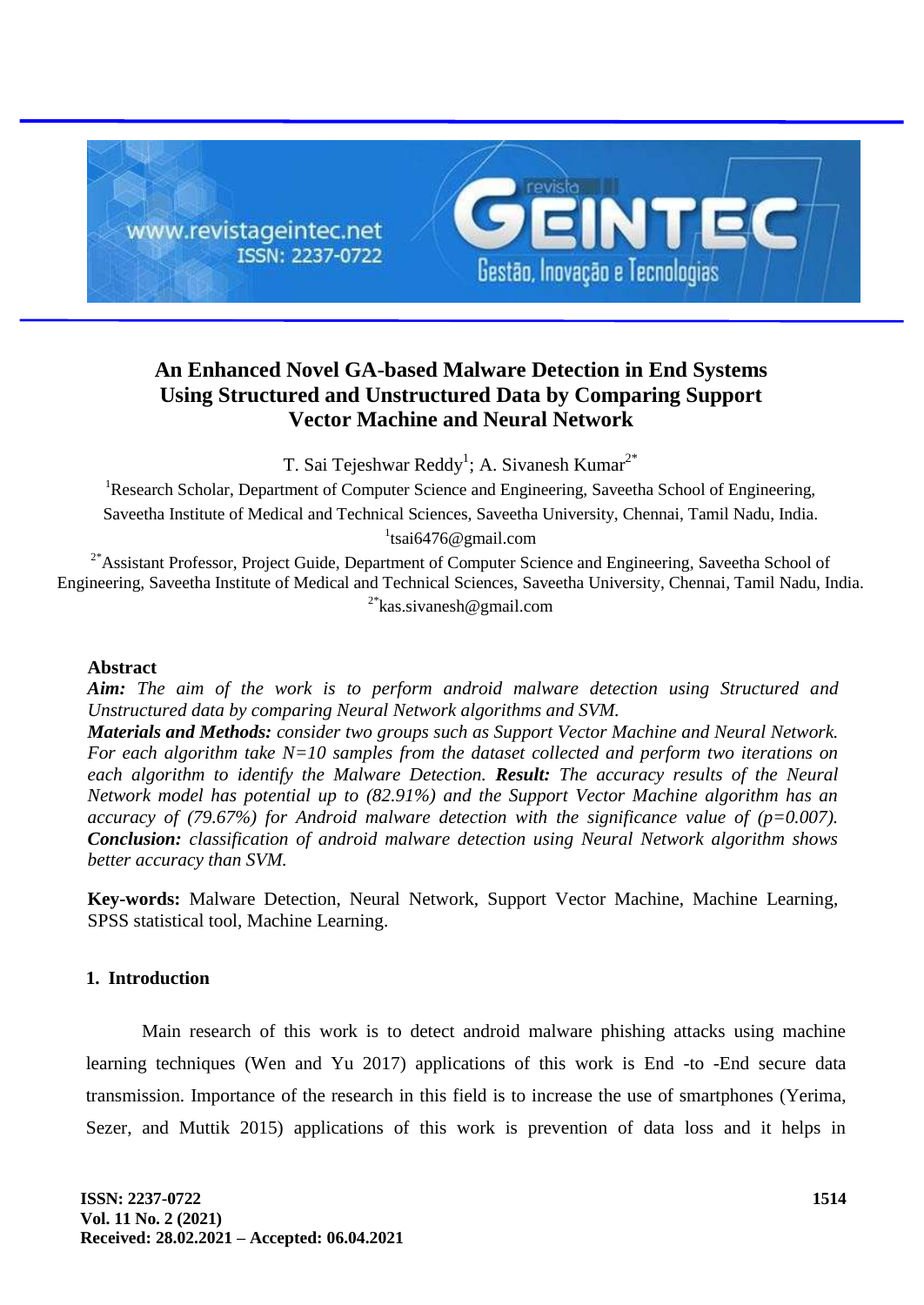improvisation of security feature. The main applications of this paper is preservation of privacy (Liu et al. 2020), Data security, mode of transmission (Liu et al. 2020), reliable and secure (Jung et al. 2018).

There are nearly 21 articles published in google scholar and 14 articles published in IEEE Xplore related to Android malware detection. Android applications are created quickly over the portable biological system, but Android malware is additionally rising in a perpetual stream (Yuan, Lu, and Xue 2016). With thousands of Android apps, Here completely test Droid Detector and perform an in-depth examination on the highlights that profound learning basically abuses to characterize malware Pernicious applications pose a risk to the security of the Android stage (Westyarian et al. 2015). The creating entirety and contrasts of these applications render conventional watches for the most part incapable and in this way Android smartphones habitually remain unprotected from novel malware(Tahtaci and Canbay 2020). These highlights are embedded in a joint vector space, such that ordinary plans characteristic for malware can be subsequently recognized and utilized for clarifying the choices of our procedure ("Android Malware Detection Using Machine Learning" 2020). Android malware seriously debilitates framework and client security in terms of benefit acceleration, inaccessible control, duty burglary, and security spillage. Subsequently, it is of awesome significance and needs to distinguish Android malware (Ma et al. 2019). The work in paper is display a combination strategy for Android malware discovery based on the machine learning algorithm (Ma et al. 2019).Among the all the research papers most cited article is android malware detection using deep learning. In study of all research papers the best paper is An Android malware detection system based on machine learning (Wen and Yu 2017)

Previously our team has a rich experience in working on various research projects across multiple disciplines (Sathish and Karthick 2020; Varghese, Ramesh, and Veeraiyan 2019; S. R. Samuel, Acharya, and Rao 2020; Venu, Raju, and Subramani 2019; M. S. Samuel et al. 2019; Venu, Subramani, and Raju 2019; Mehta et al. 2019; Sharma et al. 2019; Malli Sureshbabu et al. 2019; Krishnaswamy et al. 2020; Muthukrishnan et al. 2020; Gheena and Ezhilarasan 2019; Vignesh et al. 2019; Ke et al. 2019; Vijayakumar Jain et al. 2019; Jose, Ajitha, and Subbaiyan 2020). Now the growing trend in this area motivated us to pursue this project.

The methods and techniques involved in this study have invoked Support vector machine algorithm. The performance of the SVM method lags while it is implemented on the unstructured data set. It also takes enormous time to train SVM models with the size of datasets to identify and detect the android malware detection provided by Neural Network (Lekssays, Falah, and Abufardeh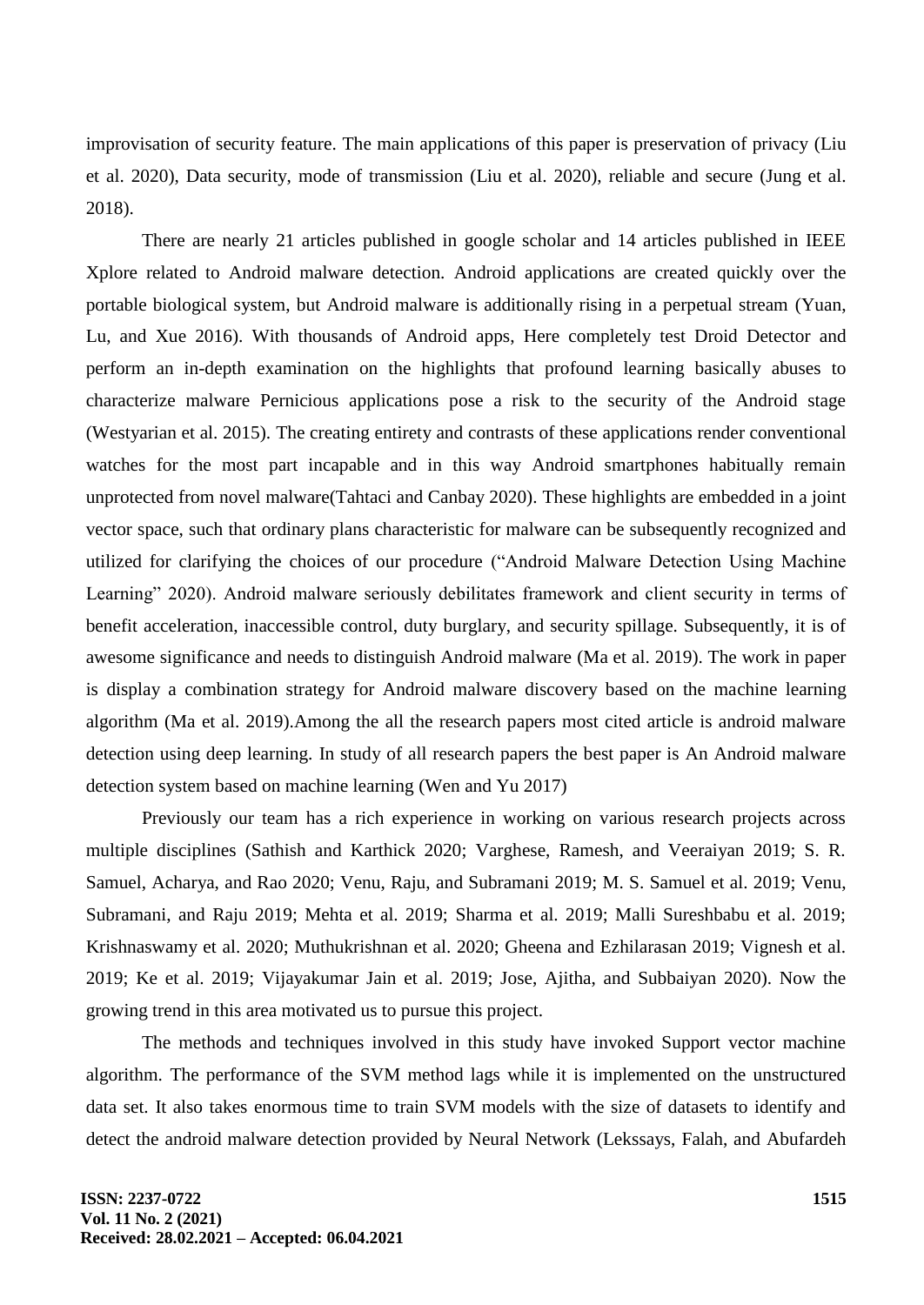2020). The proposed Neural Network has improved the accuracy of Android malware detection better than SVM.

# **2. Materials and Methods**

The paper study was done at Saveetha School of Engineering, SIMATS. The number of groups used for the study is 2. Group 1 is Neural Network and group 2 is Support Vector Machine. Sample size  $(N=10)$  for each group and 10 iterations are made for two groups to calculate the accuracy of the model.

#### **Dataset Description**

The dataset which is used is "Android Malware dataset". The dataset was collected from Github (https://github.com/cskamil/Android-Application-Dataset-for-Malware-Detection). This is a dataset used to predict the accuracy of android malware detection. The main attributes that have been used to predict the Malware detection accuracy (%). "Flow ID" refers to Transaction ID, "Source IP" refers to Sender Address, "Source Port" refers to Sender's End Socket port number, "Destination IP" refers to Receiver Address, "Destination Port" refers to Receiver's End Socket port number, "protocol" refers to the standard that it follows, "Flow Duration" refers to time taken to transfer from source to destination, "Total Fwd Packet" refers to total number of packets transferred from Source to destination," Total Backward Packets" refers to total number of packets transferred from destination to Source, " Label" refers to virus name, This is the overall description of the Android Malware dataset.

## **Neural Network**

NN is rarely used for prediction modelling. The reason is that Neural Networks usually try to over-fit the relationship provided. NN is by and large utilized in cases where what has happened within the past is repeated nearly precisely within the same way. Neural Systems have numerous diverse coefficients, which it can optimize. It can handle more variability than existing models.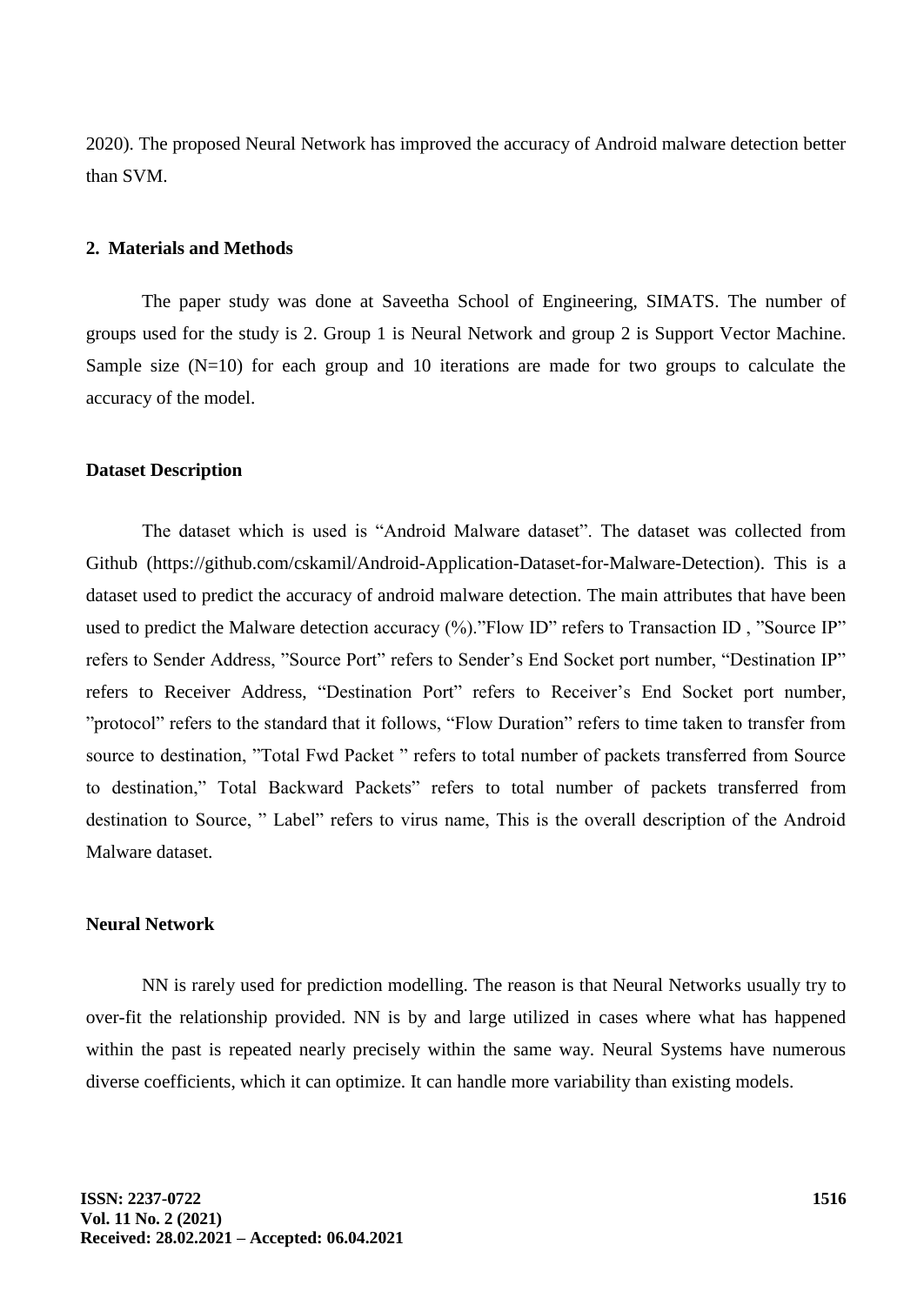## **Pseudocode for Neural Network**

Input: Trained dataset

Output: Classifier trained accuracy

- 1. classifier = Sequential()
- 2. classifier.add(Dense(output\_dim = 6, activation = 'relu', input\_dim = 10))
- 3. classifier.add(Dense(output\_dim =  $6$ , activation = 'relu'))
- 4. classifier.add(Dense(output\_dim =  $10$ , activation = 'softmax'))
- 5. classifier.compileoptimizer='adam',loss='sparse\_categorical\_crossentropy', metrics
- 6. classifier.fit(X\_train, y\_train, batch\_size = 10, nb\_epoch =  $500$ )
- 7. y\_pred = classifier.predict( $X_t$ test)

# **Support Vector Machine**

SVM is one of the directed machine learning calculations which is utilized for both classification and relapse. The svm classifier works based on isolating the two classes. The reason for the SVM calculation is to form the decision boundary that can separate n-dimensional space into classes, and it makes it simple to put modern data focuses in that class in future.

#### **Pseudocode for Support Vector Machine**

Input: Trained dataset Output: Classifier trained accuracy

- 1. svc.fit(X\_train,y\_train)
- 2. y\_pred = svc.predict(X\_test)
- 3.  $cm = \text{confusion\_matrix}(y_{\text{test}}, y_{\text{pred}})$
- 4. accuracy = accuracy\_score(y\_test, y\_pred)
- 5. print("Accuracy : " , accuracy)

### **Experiment Setup**

The platform used to evaluate the machine learning algorithms was jupyter lab. The hardware configurations were intel core i5 processor with a RAM size of 4GB was used. The system type used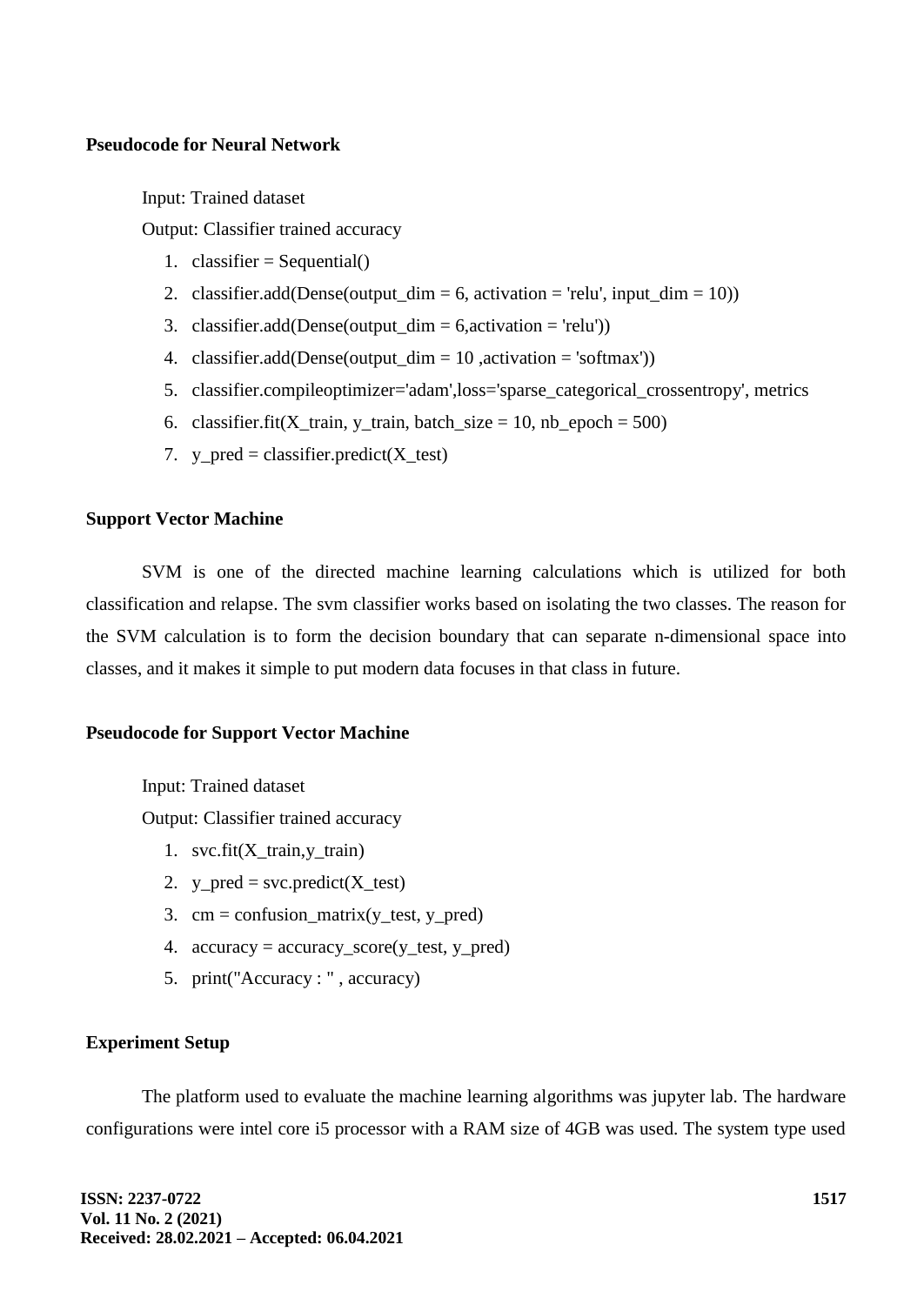was a 64-bit, OS, X64 based processor with an HDD of 917 GB. The operating system used was Windows and the tool used was jupyter lab with python programming language.

The independent variables of the dataset are "Timestamp","Fwd packet length max","Fwd packet length mean","Fwd packet length std". And Dependent variables are "Flow ID", "Source IP","Source Port", "Destination IP" "Destination Port","protocol","Flow Duration","Total Fwd Packet "," Total Backward Packets"," Label".

The dataset is Android malware. Data preprocessing has to be done. Data cleaning like removing the unnecessary attributes from the dataset and concatenating and shuffling also need to be done. The dataset collected was cleaned by removing null values and duplicate values and data pre-processing was done. After data pre-processing the dataset was splited into two parts as testing set and training set. 30% of the dataset was taken as a testing set and 70% of the dataset was taken as a training set. After splitting the dataset the algorithm was fitted. By evaluating the algorithm with train and test sets the required parameter accuracy percentage was predicted.

# **3. Results**

The analysis was done using IBM SPSS tool. SPSS tool is a statistical software used for data analysis. For both proposed and existing algorithms 10 iteration was done and for each iteration the predicted accuracy was noted for analysing in the SPSS tool. With the data obtained from the iterations an independent sample T-test was performed.

The Table-1 is Accuracy Table (NN, SVM), the accuracy of the Neural Network is approximately (82.91%) and Support vector machine is approximately (79.67%). The accuracy varies for different test sizes in decimals. The accuracy varies due to random change in the test size of the algorithm.

| <b>Sample</b>               | <b>Neural Network Accuracy (%)</b> | SVM Algorithm Accuracy $(\% )$ |
|-----------------------------|------------------------------------|--------------------------------|
|                             | 68.25                              | 59.68                          |
| $\mathcal{D}_{\mathcal{L}}$ | 69.98                              | 60.56                          |
| $\mathcal{R}$               | 70.92                              | 61.77                          |
| 4                           | 73.98                              | 61.35                          |
| $\overline{\phantom{0}}$    | 77.76                              | 62.58                          |
| 6                           | 78.13                              | 68.29                          |
|                             | 79.03                              | 71.48                          |
| 8                           | 81.69                              | 74.56                          |
| 9                           | 82.45                              | 78.82                          |
| 10                          | 82.91                              | 79.67                          |

Table 1- Accuracy of the NN Algorithm is Approximately (82.91%), and for SVM are Approximately (79.67%). The Accuracy varies for different Sample Sizes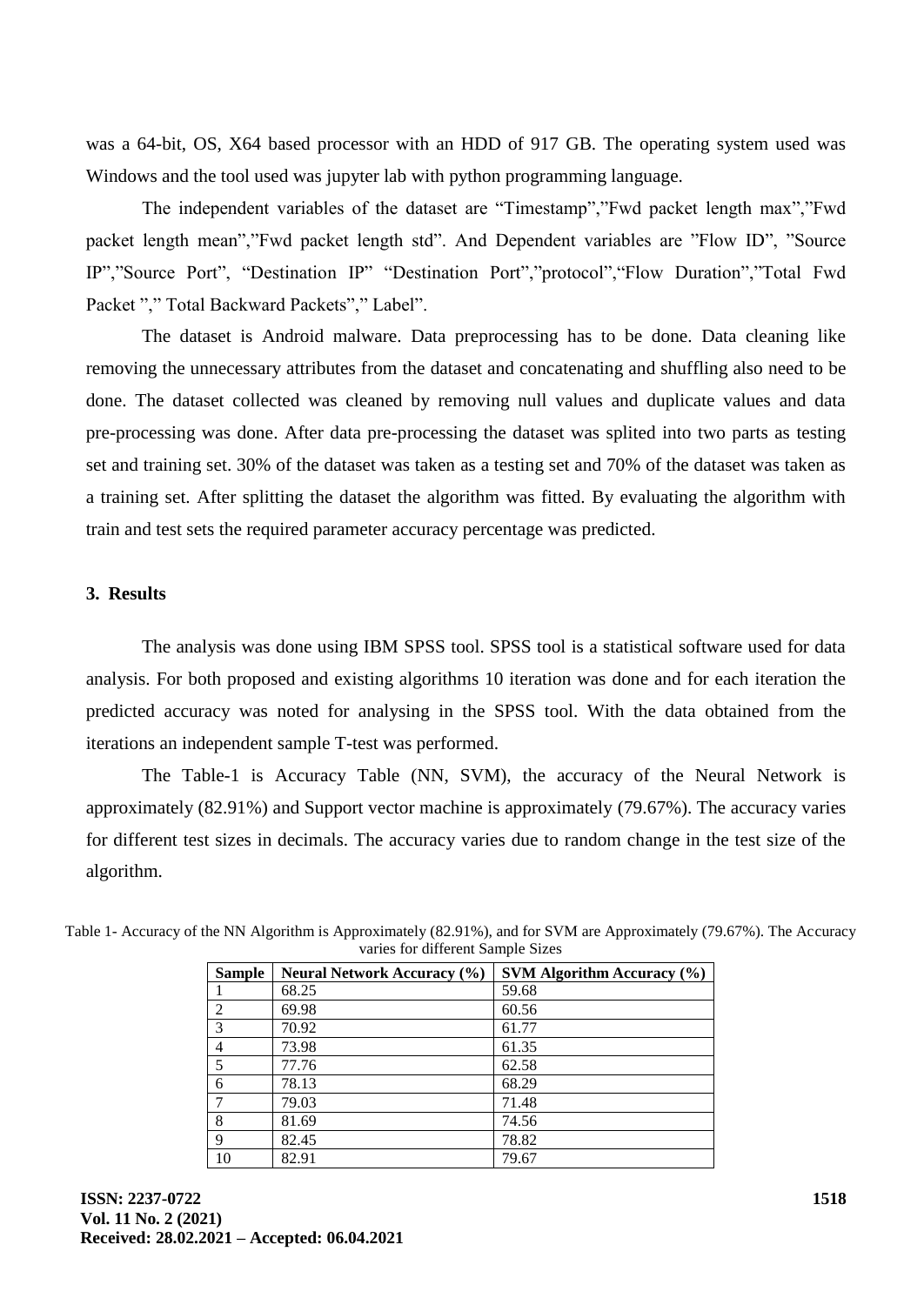Table-2 is Independent Samples Test, the comparison of accuracy for Android malware detection classification using Neural Network algorithm and Support vector machine with significance less than  $p<0.05$  and standard error difference 0.9111. When compared with the other algorithms, the performance of the proposed Neural Network model achieved better performance than the Support vector machine classifier.

Table-3 is Group Statistics, the mean accuracy and standard deviation for Neural Network is 82.22701 and 0.06783. The Support vector machine algorithm is 79.37801 and 0.28003. In performing statistical analysis of 10 samples, NN obtained 0.06783 standard deviation with 0.02145 standard error while SVM obtained 79.37801 standard deviation with 0.08855 standard error (Table 2). The significance value smaller than 0.05 showed that our hypothesis holds good.

| $\beta$ vive and type got Detter Significance than $\beta$ viii with value of $(p=0.007)$ |                                      |                                                                       |      |                              |        |                                                               |         |                                        |                                                        |              |
|-------------------------------------------------------------------------------------------|--------------------------------------|-----------------------------------------------------------------------|------|------------------------------|--------|---------------------------------------------------------------|---------|----------------------------------------|--------------------------------------------------------|--------------|
|                                                                                           |                                      | Levene's<br><b>Test for</b><br><b>Equality of</b><br><b>Variances</b> |      | t-test for Equality of Means |        |                                                               |         |                                        |                                                        |              |
|                                                                                           |                                      | $\mathbf{F}$                                                          | Sig. | t                            | df     | Sig.<br><b>Mean</b><br>$(2 -$<br><b>Difference</b><br>tailed) |         | <b>Std. Error</b><br><b>Difference</b> | 95% Confidence<br>Interval of the<br><b>Difference</b> |              |
|                                                                                           |                                      |                                                                       |      |                              |        |                                                               |         |                                        | Lower                                                  | <b>Upper</b> |
| Accuracy                                                                                  | Equal<br>variances<br>assumed        | 9.318                                                                 | .007 | 31.268                       | 18     | .000                                                          | 2.84900 | 0.9111                                 | 2.65758                                                | 3.04042      |
|                                                                                           | Equal<br>variances<br>not<br>assumed |                                                                       |      | 31.268                       | 10.053 | .000                                                          | 2.84900 | 0.9111                                 | 2.64163                                                | 3.05187      |

Table 2- Independent Samples T-Test Depicts that NN Proved with Mean difference=2.84900, Std Error Difference=0.09111 than  $SVM$  and  $\overline{NN}$  got Better Significance than  $SVM$  with Value of (p-0.007)

The fig 1 is Bar Graph, Simple Bar Mean of Accuracy by NN, SVM the bar chart representing the comparison of mean accuracy of Neural Network algorithm is 82.91%. Independent t-test was used to compare the accuracy of two algorithms and a statistically significant difference was noticed P < 0.05. The Neural Network model obtained 82.91% accuracy. When compared with the other algorithms, the performance of the proposed Neural network model achieved better performance than the Support Vector machine classifier.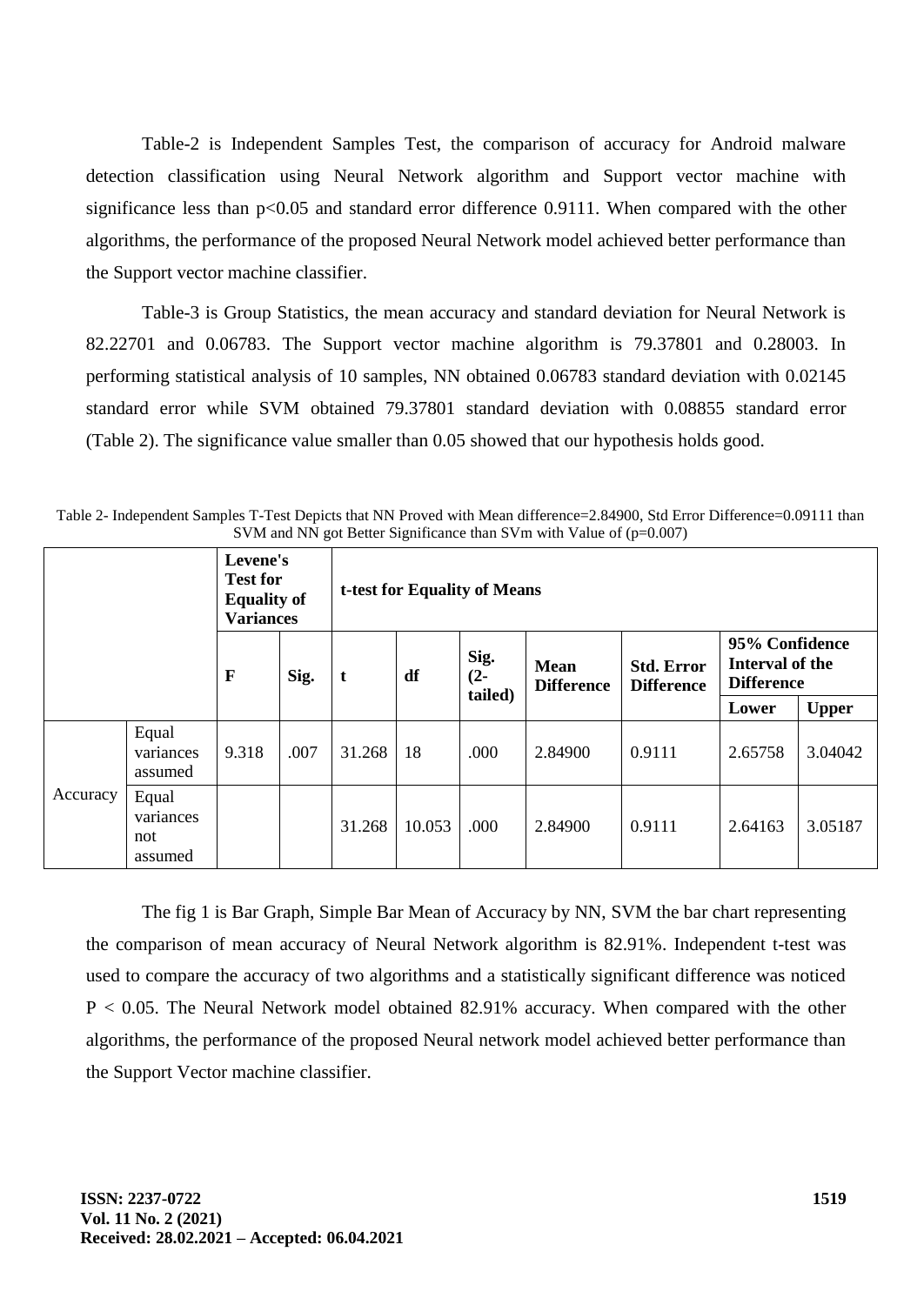Fig. 1- Bar Graph Represents Comparison of Mean Accuracy of Models Neural Network (82.91%) and SVM (79.67%), the Indications of Graph are (x-axis NN, SVM), (y-axis, Mean Accuracy) i.e.; with Error bars:95% CI.



GGraph

Neural Network and SVM algorithms were run different times in Jupyter with a sample size of 10 and accuracy was calculated (Table 1). It is observed that the mean accuracy of NN was 82.91% and SVM was 79.67 %. The statistical analysis was done using IBM SPSS version 21. It is a statistical software tool used for data analysis. For both SVM and Neural Network algorithms different iterations were done with a sample size of 10 and for each iteration the predicted accuracy was noted for analysing the accuracy. With value obtained from the iterations Independent Sample T-test (Table 2) and Group Statistics was performed (Table 3). It can be concluded that the Neural Network appears to produce a significant difference than SVM with the value of  $p=0.007$  and with 95% confidence interval (Table 2). The Mean of Neural Network appears to be better when Compared with SVM with a standard deviation of 0.06783 and 0.28003 respectively (Table 3). The Graphs (fig 1) shows the comparison graph of Accuracy percentage of NN (82.91) and SVM (79.67) and Error Difference of NN and SVM was 0.9111 and 0.9111 respectively.

Table 3- Group Statistics Results Depicts NN has an Mean Accuracy (82.22701%), Std. Deviation (0.06783), Whereas for SVM has Mean Accuracy (79.37801%), Std. Deviation-(0.28003) for Sample Size (N=10) for the Accuracy of the Groups

|          | NN, SVM                                          | <b>Mean</b>             | <b>Std. Deviation   Std. Error Mean</b> |
|----------|--------------------------------------------------|-------------------------|-----------------------------------------|
| Accuracy | <b>Neural Network</b>                            | 10   82.22701   0.06783 | 0.02145                                 |
|          | Support Vector Machine   10   79.37801   0.28003 |                         | 0.08855                                 |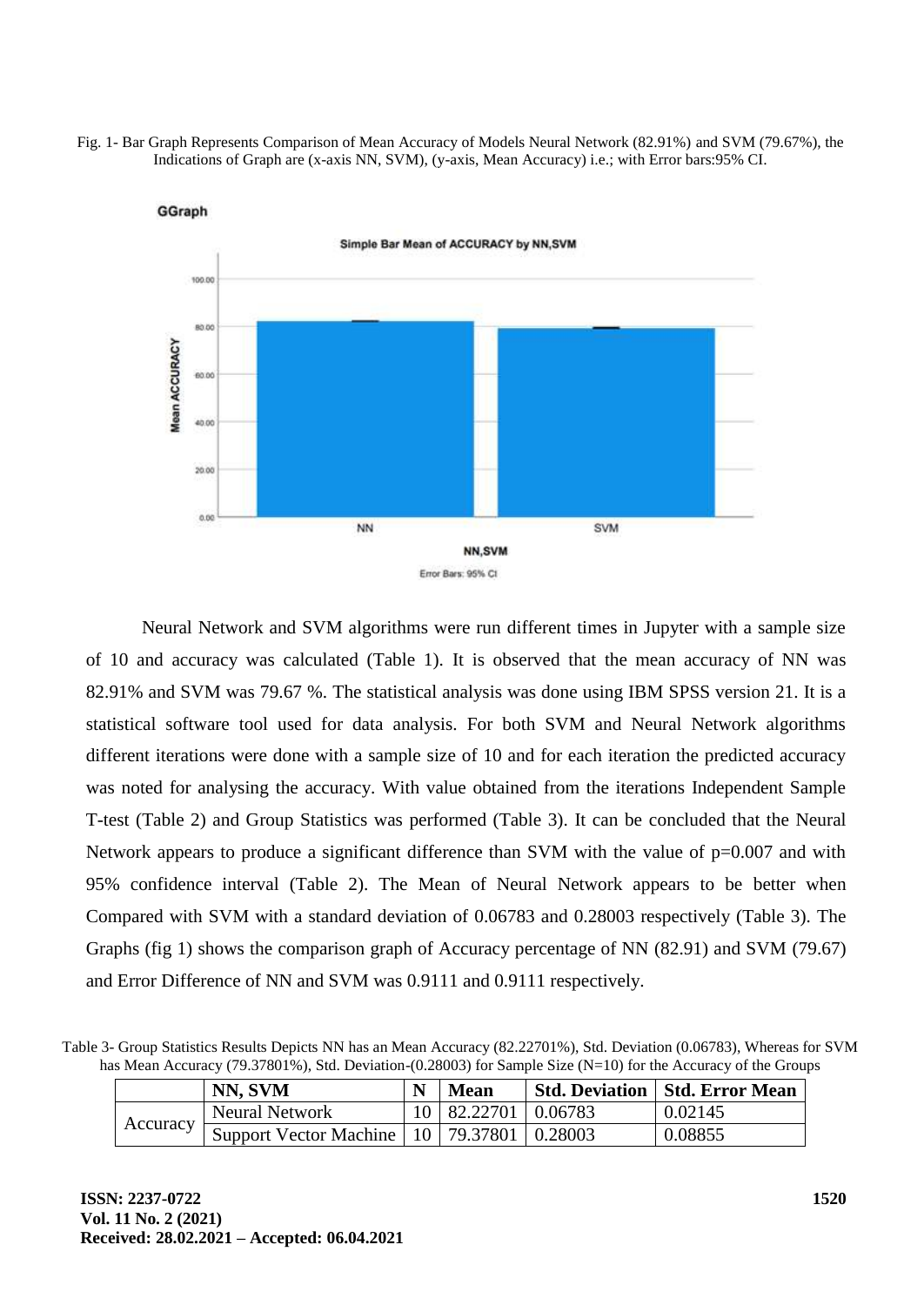## **4. Discussion**

In this study of Android Malware Detection, the Neural Network model has higher accuracy approximately (83%) in comparison to Support vector machine algorithm approximately (80%). The Neural Network algorithm has better significance (p<0.05) which is achieved while using the SPSS tool for statistical calculations.

The fig 1 can observe that the bar chart represents the comparison of mean accuracy of Neural Network algorithm and Support vector machine algorithm. Neural Network appears to produce more consistent results with minimal standard deviation. The significant difference was less than 0.05 in independent samples tested by the SPSS statistical tool.

The factors that are affecting the proposed work to increase the results are SourceIP, Destination Port with a significant value of (0.75), Source Port, Destination IP with a significant value of (0.48), Flow duration, flow IAT Max with a significant value of (0.95), Fwd IAT total, Flow Duration with a significant value of (0.67). These specific factors are the factors for influencing the accuracy in the proposed model.

In the finding of (Han et al. 2020), Neural Network has an Accuracy (75%) and SVM Algorithm has an accuracy (72%) which are made for detection of android malware. In proposed work of (Mahindru and Sangal 2020), Neural Network has an Accuracy (73%) and SVM Algorithm has an accuracy (70%) which are made for profiling the malware detection in handy computing devices. The work proposed by (Ma et al. 2019) has a different finding as compared to proposed work where it has findings like, Decision Tree Algorithm has an accuracy (80%) and Logistic Regression Algorithm has an Accuracy (78%) which are made used for classification of android malware detection. It limits the consideration of features for training the model.

Our institution is passionate about high quality evidence based research and has excelled in various fields (Vijayashree Priyadharsini 2019; Ezhilarasan, Apoorva, and Ashok Vardhan 2019; Ramesh et al. 2018; Mathew et al. 2020; Sridharan et al. 2019; Pc, Marimuthu, and Devadoss 2018; Ramadurai et al. 2019). We hope this study adds to this rich legacy.

The Suggested model cannot give appropriate results for smaller train data. Here the model is not able to consider all the given feature variable parameters for training of the model. This limits the suggested model for classification of Android Malware Detection.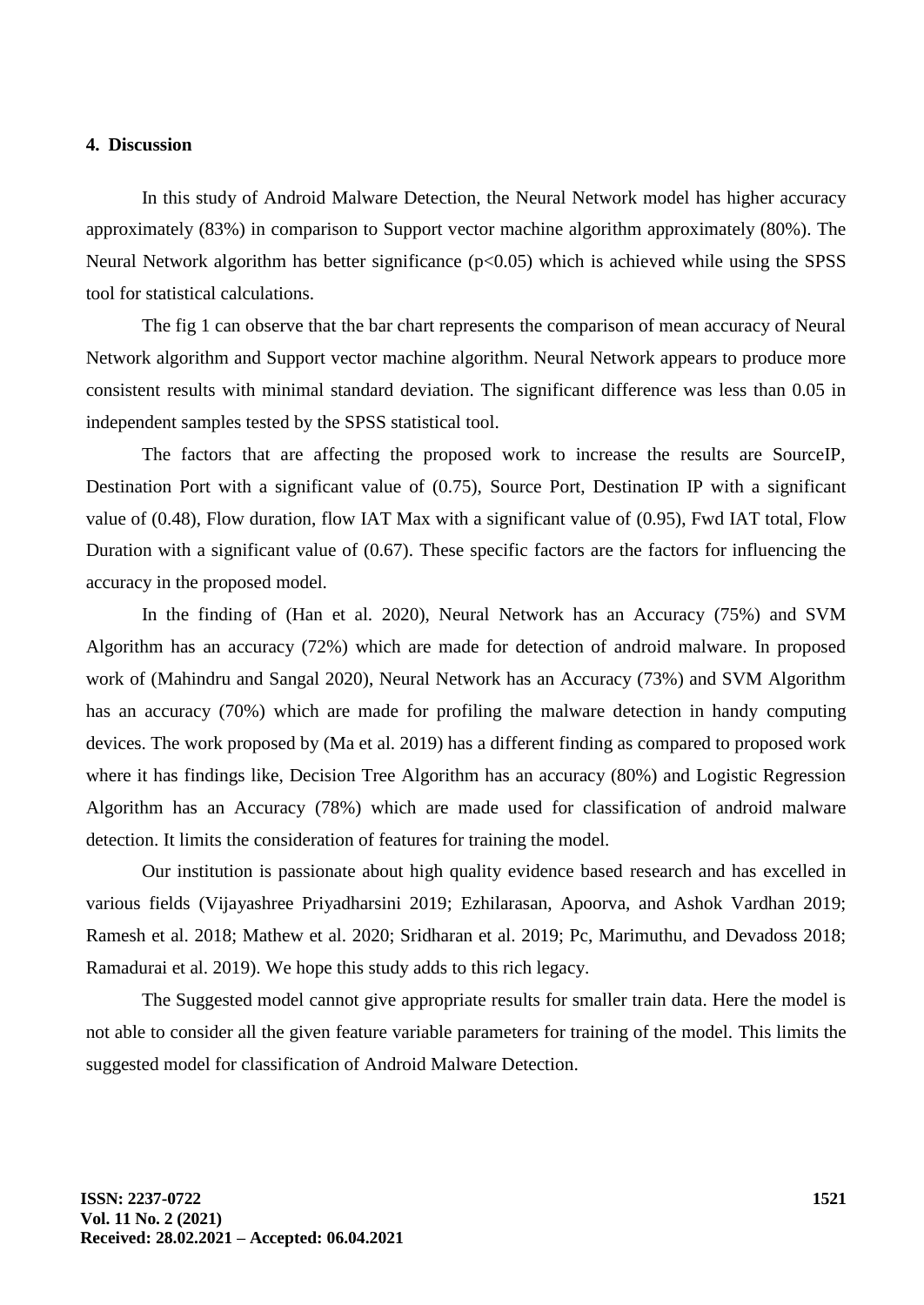The future scope of proposed work will be the prediction of malware to be classified under the class for which has to be given and all the given parameters of the future variable with higher rate of accuracy and together with advanced technique and lesser time complexity.

#### **5. Conclusion**

The proposed model for classification of Android Malware Detection has accuracy(%) 82.91% for Neural Network model compared with Support Vector Machine accuracy of(%)79.67%.The proposed model proves that Neural Network Model has greater significant accuracy than SVM to this classification model.

#### **Declarations**

## **Conflict of Interests**

No conflict of interest in this manuscript.

## **Author Contributions**

Author T. Sai Tejeshwar Reddy was involved in data collection, data analysis, and manuscript writing. Author Dr.A. Sivanesh Kumar was involved in conceptualization, data validation, and critical review of manuscript.

### **Acknowledgments**

The authors would like to express their gratitude towards Saveetha School of Engineering, Saveetha Institute of Medical and Technical Sciences (Formerly known as Saveetha University) for providing the necessary infrastructure to carry out this work successfully.

Funding: We thank the following organizations for providing financial support that enabled us to complete the study.

- 1. Surya Informatics Solutions Pvt. Ltd. Chennai.
- 2. Saveetha University.
- 3. Saveetha Institute of Medical and Technical Sciences.
- 4. Saveetha School of Engineering.

**ISSN: 2237-0722 Vol. 11 No. 2 (2021) Received: 28.02.2021 – Accepted: 06.04.2021**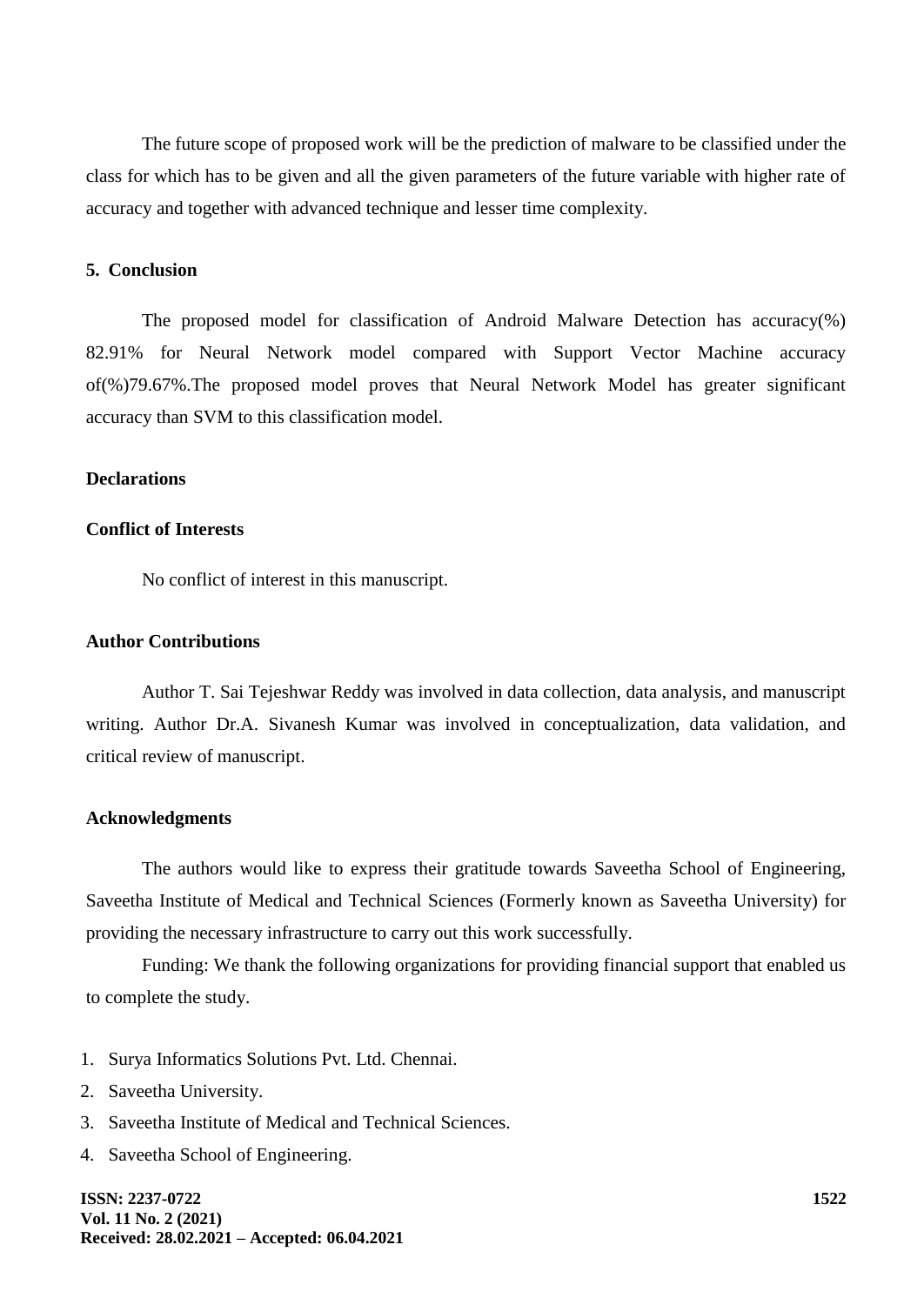# **References**

Agrawal, R., Shah, V., Chavan, S., Gourshete, G., & Shaikh, N. (2020). Android Malware Detection Using Machine Learning. In *2020 International Conference on Emerging Trends in Information Technology and Engineering (ic-ETITE),* 1-4. https://doi.org/10.35940/ijrte.b1011.0982s1219

Ezhilarasan, D., Apoorva, V.S., & Ashok Vardhan, N. (2019). Syzygium cumini extract induced reactive oxygen species‐mediated apoptosis in human oral squamous carcinoma cells. *Journal of Oral Pathology & Medicine: Official Publication of the International Association of Oral Pathologists and the American Academy of Oral Pathology, 48*(2), 115-121.

Gheena, S., & Ezhilarasan, D. (2019). Syringic acid triggers reactive oxygen species–mediated cytotoxicity in HepG2 cells. *Human & experimental toxicology, 38*(6), 694-702.

Han, H., Lim, S., Suh, K., Park, S., Cho, S.J., & Park, M. (2020). Enhanced Android Malware Detection: An SVM-Based Machine Learning Approach. *In 2020 IEEE International Conference on Big Data and Smart Computing (BigComp),* 75-81.

https://doi.org/10.1109/bigcomp48618.2020.00-96

Jose, J., & Subbaiyan, H. (2020). Different treatment modalities followed by dental practitioners for ellis class 2 fracture–A questionnaire-based survey. *The Open Dentistry Journal, 14*(1), 59–65.

Jung, J., Kim, H., Shin, D., Lee, M., Lee, H., Cho, S.J., & Suh, K. (2018). Android malware detection based on useful API calls and machine learning. *In 2018 IEEE First International Conference on Artificial Intelligence and Knowledge Engineering (AIKE),* 175-178.

https://doi.org/10.1109/aike.2018.00041

Ke, Y., Al Aboody, M.S., Alturaiki, W., Alsagaby, S.A., Alfaiz, F.A., Veeraraghavan, V.P., & Mickymaray, S. (2019). Photosynthesized gold nanoparticles from Catharanthus roseus induces caspase-mediated apoptosis in cervical cancer cells (HeLa). *Artificial cells, nanomedicine, and biotechnology, 47*(1), 1938-1946.

Krishnaswamy, H., Muthukrishnan, S., Thanikodi, S., Antony, G.A., & Venkatraman, V. (2020). Investigation of air conditioning temperature variation by modifying the structure of passenger car using computational fluid dynamics. *Thermal Science, 24*(1 Part B), 495-498.

Lekssays, A., Falah, B., & Abufardeh, S. (2020). A Novel Approach for Android Malware Detection and Classification using Convolutional Neural Networks. *Proceedings of the 15th International Conference on Software Technologies.* https://doi.org/10.5220/0009822906060614

Liu, K., Xu, S., Xu, G., Zhang, M., Sun, D., & Liu, H. (2020). A Review of Android Malware Detection Approaches Based on Machine Learning. *IEEE Access, 8,* 124579-124607. https://doi.org/10.1109/access.2020.3006143

Mahindru, A., & Sangal, A.L. (2020). SOMDROID: android malware detection by artificial neural network trained using unsupervised learning. *Evolutionary Intelligence,* 1-31.

https://doi.org/10.1007/s12065-020-00518-1.

Malli Sureshbabu, N., Selvarasu, K., Nandakumar, M., & Selvam, D. (2019). Concentrated growth factors as an ingenious biomaterial in regeneration of bony defects after periapical surgery: A report of two cases. *Case reports in dentistry.*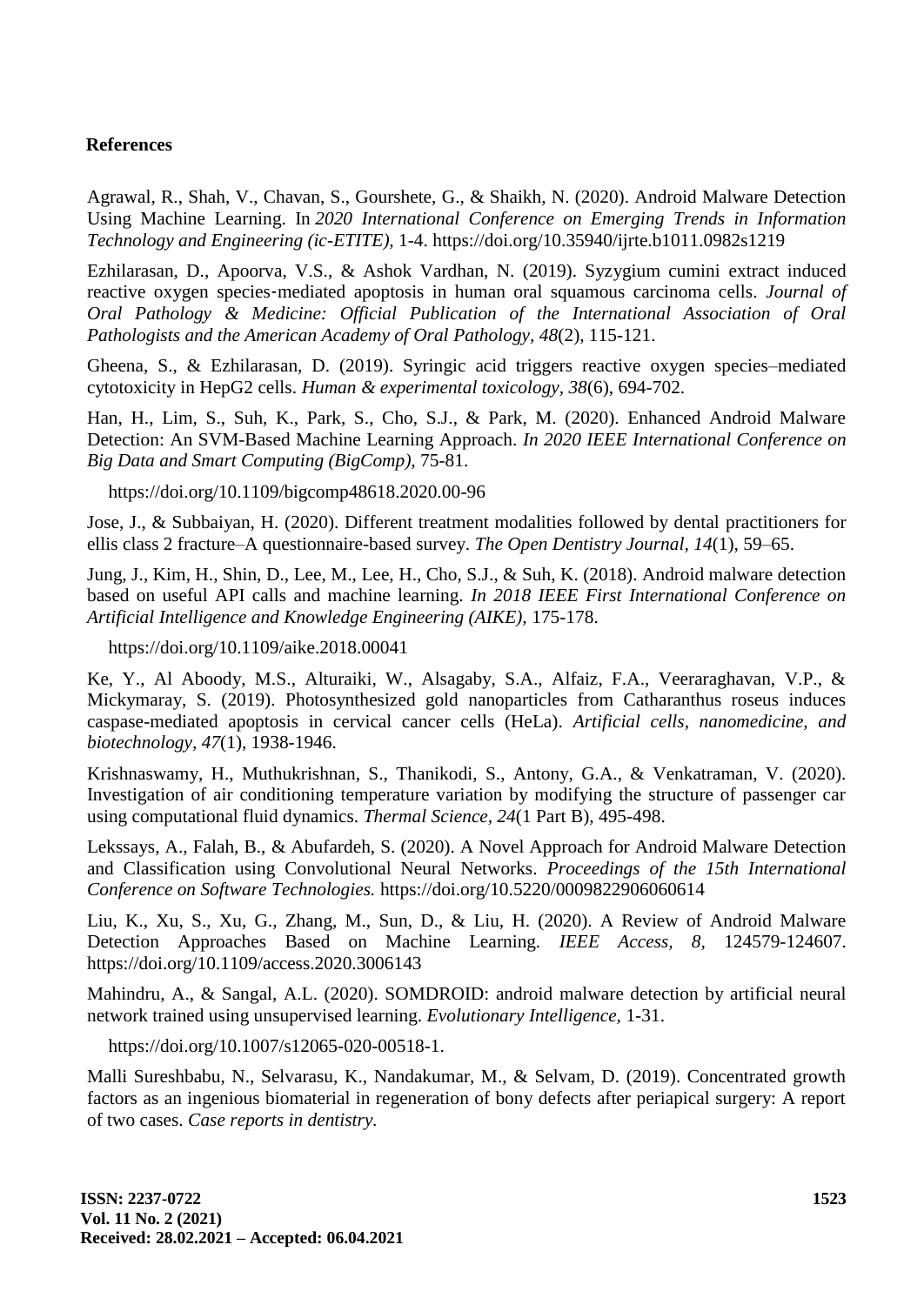Mathew, M.G., Samuel, S.R., Soni, A.J., & Roopa, K.B. (2020). Evaluation of adhesion of Streptococcus mutans, plaque accumulation on zirconia and stainless steel crowns, and surrounding gingival inflammation in primary molars: Randomized controlled trial. *Clinical oral investigations, 24*(9), 3275-3280. https://link.springer.com/article/10.1007/s00784-020-03204-9.

Ma, Z., Ge, H., Liu, Y., Zhao, M., & Ma, J. (2019). A combination method for android malware detection based on control flow graphs and machine learning algorithms. *IEEE access, 7,* 21235-21245. https://doi.org/10.1109/access.2019.2896003.

Mehta, M., Tewari, D., Gupta, G., Awasthi, R., Singh, H., Pandey, P., & Satija, S. (2019). Oligonucleotide therapy: an emerging focus area for drug delivery in chronic inflammatory respiratory diseases. *Chemico-biological interactions, 308,* 206-215.

Muthukrishnan, S., Krishnaswamy, H., Thanikodi, S., Sundaresan, D., & Venkatraman, V. (2020). Support vector machine for modelling and simulation of Heat exchangers. *Thermal Science, 24*  (1 Part B), 499-503.

PC, J., Marimuthu, T., Devadoss, P., & Kumar, S.M. (2018). Prevalence and measurement of anterior loop of the mandibular canal using CBCT: A cross sectional study. *Clinical implant dentistry and related research, 20*(4), 531-534. https://europepmc.org/article/med/29624863

Ramadurai, N., Gurunathan, D., Samuel, A.V., Subramanian, E., & Rodrigues, S.J. (2019). Effectiveness of 2% Articaine as an anesthetic agent in children: randomized controlled trial. *Clinical oral investigations, 23*(9), 3543-3550.

Ramesh, A., Varghese, S., Jayakumar, N.D., & Malaiappan, S. (2018). Comparative estimation of sulfiredoxin levels between chronic periodontitis and healthy patients–A case-control study. *Journal of periodontology, 89*(10), 1241-1248.

Samuel, M.S., Bhattacharya, J., Raj, S., Santhanam, N., Singh, H., & Singh, N.P. (2019). Efficient removal of Chromium (VI) from aqueous solution using chitosan grafted graphene oxide (CS-GO) nanocomposite. *International journal of biological macromolecules, 121,* 285-292.

Samuel, S.R., Acharya, S., & Rao, J.C. (2020). School Interventions–based Prevention of Early-Childhood Caries among 3–5-year-old children from very low socioeconomic status: Two-year randomized trial. *Journal of public health dentistry, 80*(1), 51-60.

Sathish, T., & Karthick, S. (2020). Wear behaviour analysis on aluminium alloy 7050 with reinforced SiC through taguchi approach. *Journal of Materials Research and Technology, 9*(3), 3481-3487.

Sharma, P., Mehta, M., Dhanjal, D.S., Kaur, S., Gupta, G., Singh, H., & Satija, S. (2019). Emerging trends in the novel drug delivery approaches for the treatment of lung cancer. *Chemico-biological interactions, 309,* 108720.

Sridharan, G., Ramani, P., Patankar, S., & Vijayaraghavan, R. (2019). Evaluation of salivary metabolomics in oral leukoplakia and oral squamous cell carcinoma. *Journal of Oral Pathology & Medicine: Official Publication of the International Association of Oral Pathologists and the American Academy of Oral Pathology, 48*(4), 299-306.

Tahtaci, B., & Canbay, B. (2020). Android Malware Detection Using Machine Learning. *In 2020 Innovations in Intelligent Systems and Applications Conference (ASYU),* 1-6.

https://doi.org/10.1109/asyu50717.2020.9259834.